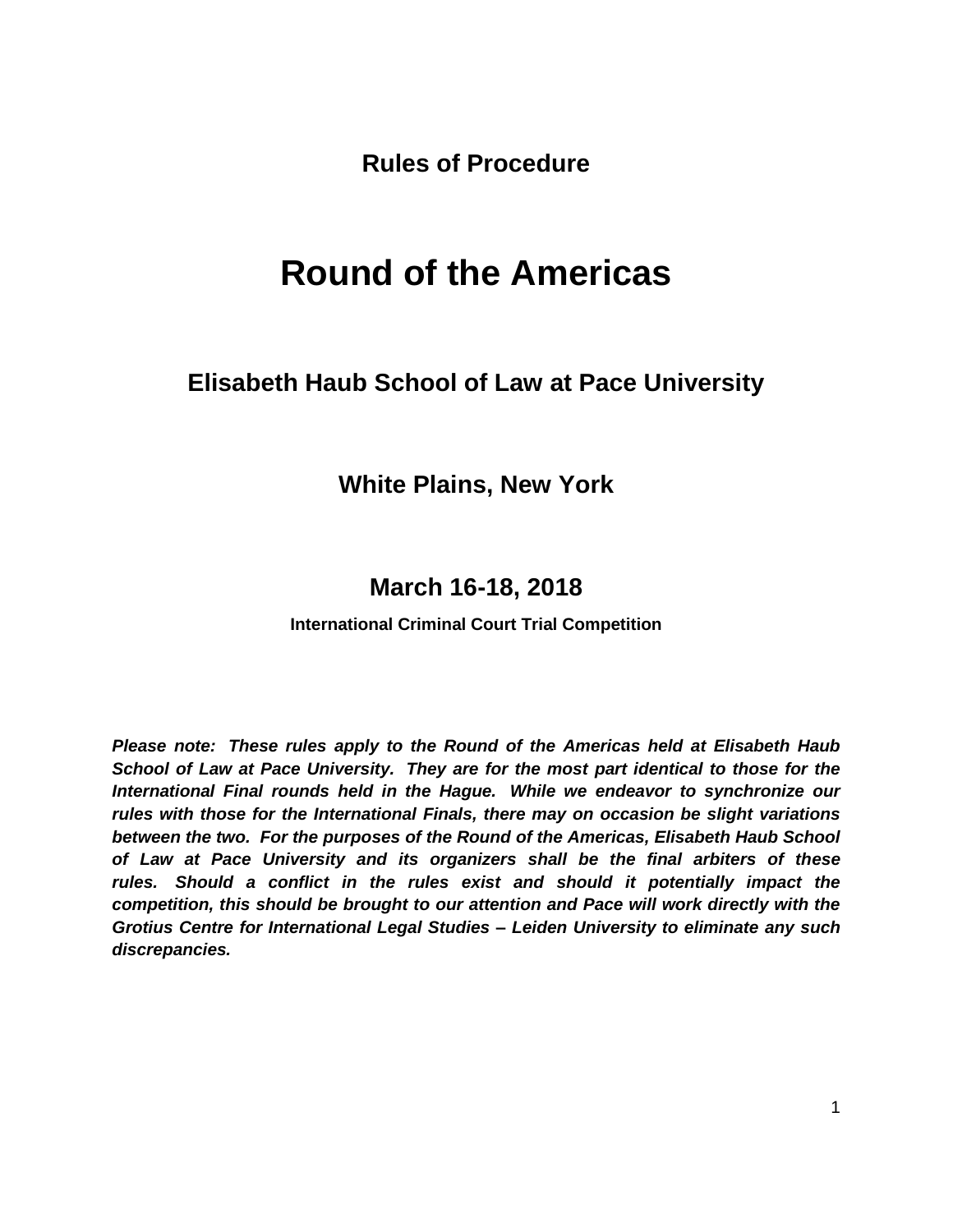#### **Chapter 1: General Rules**

#### **Art. 1 - Object**

a. The present rules ("Rules") govern the International Criminal Court ("ICC") Moot Court Competition 2018 (hereinafter "the Competition") held in the English language, organized by Grotius Centre for International Legal Studies - Leiden University in partnership with the International Bar Association (IBA), and the Elisabeth Haub School of Law Pace University (hereinafter the "Organization")

#### **Art. 2 – Subject**

a. All teams participating in the Competition are presumed to have knowledge of and shall be subject to these Rules.

#### **Art. 3 - Interpretation of the Rules**

- a. The Organization has the authority to interpret and amend the provisions contained in the Rules.
- b. The Organization reserves the right to make changes at any time before the commencement of the Preliminary Round or when necessary. Any changes made will be communicated to the participating teams most likely to be affected.

#### **Art. 4 - Aim of the Competition**

The Competition aims to encourage university students to improve their knowledge of international criminal law in practice and in particular of the ICC, its mandate and its jurisprudence, by simulating its proceedings through arguing a hypothetical case. The Competition seeks to enhance the knowledge about the Rome Statute, especially within countries that have yet to ratify it. In addition, the Competition provides participants with the opportunity to become familiar with the Hague based International institutions.

#### **Art. 5 – Participation**

a. Each country may be represented by a maximum of three (3) teams. In case twelve (12) or more universities (but less than twenty-four (24) universities) from the same country register for the Competition, three (3) teams may represent their country at the International Round of the Competition. If less than twelve (12) universities of the same country register, a maximum of two (2) teams may represent their country at the International Rounds of the Competition.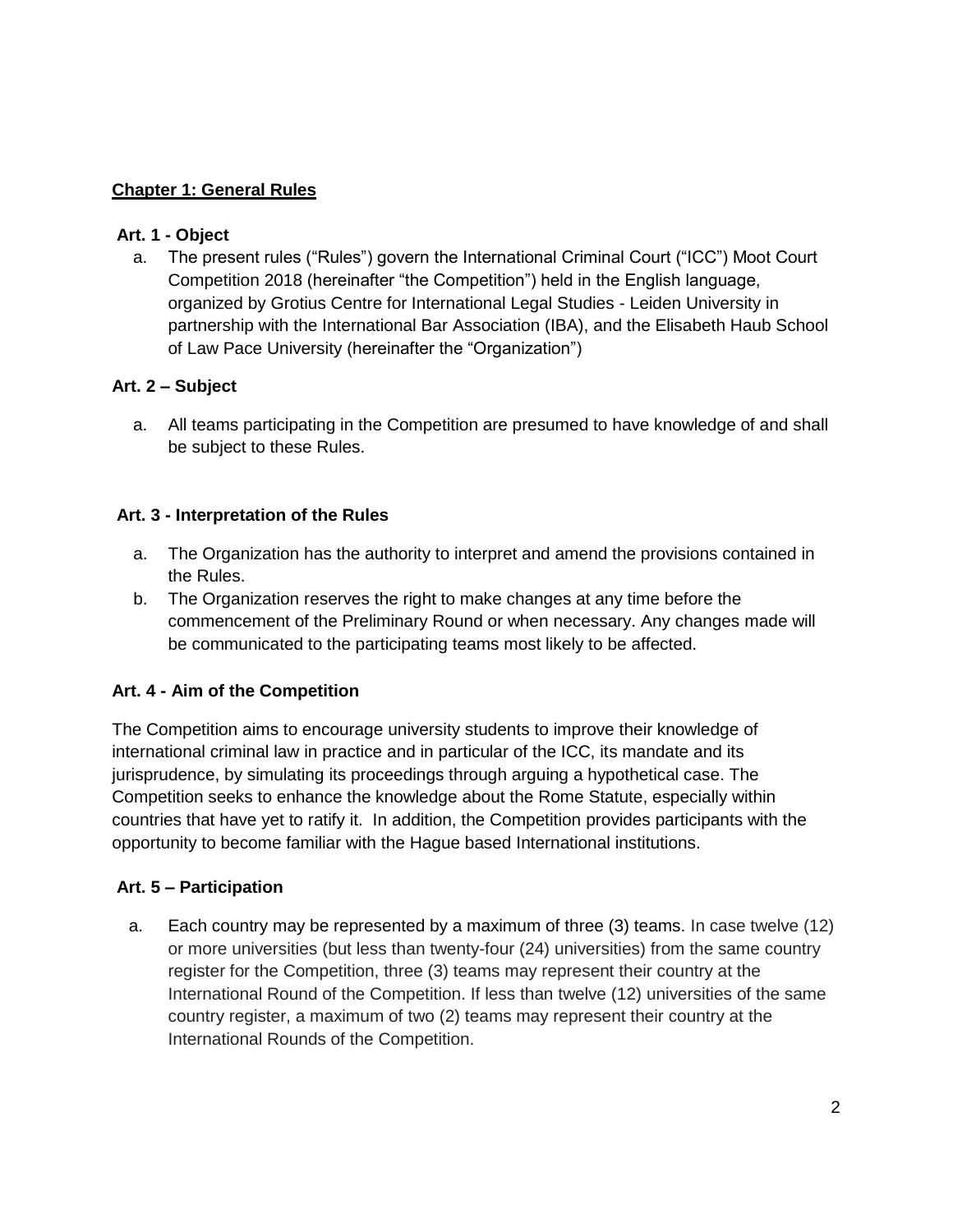- b. Only actively enrolled students in Bachelors, Masters, JD, and LLM Programs are eligible to participate. Exchange students may participate on behalf of their host university.
- c. Non-law students may be considered eligible, provided that they have the requisite legal knowledge. It is each team's responsibility to ensure that its team members have a level of legal knowledge suitable for the Competition.
- d. Students admitted to practice, by having taken and passed the bar exam, are prohibited to participate.

# **Art. 6 - Team Composition**

- a. Each team will be comprised of a maximum of:
	- 1. Three (3) speakers;
	- 2. Two (2) researchers;
	- 3. Two (2) coaches: one leading coach and one assistant coach;
- b. The coach is responsible for giving academic and scientific instructions to his/her team and represents both the university as well as the team before the Organization. Article 5 restrictions shall not apply to the leading and assistant coaches.
- c. Each team must submit in writing their team composition at the time of registration. Each university will be responsible for the selection of the team members and the designation of their coach(es).
- d. The maximum number of team representatives for each team cannot exceed seven (7). A team may be comprised of no fewer than three (3) speakers without an explicit waiver received upon written request of the Organizers.
- e. Any other changes in team composition must also be submitted in writing before February 9, 2017. Any request for changes in team composition after this timeframe shall be rejected. However, the Organization reserves the right to allow team composition changes after this deadline in consideration of exceptional circumstances or in the interests and fairness of the Competition.

# **Chapter 2: Administrative Provisions**

#### **Art. 7 - Team Registration**

- a. Registration for the Competition will open on 19 September 2017.
- b. Each team can for register online via Pace's Competition website (http://www.pace.edu/school-of-law/ICC).

#### **Art. 8 - Team Identification**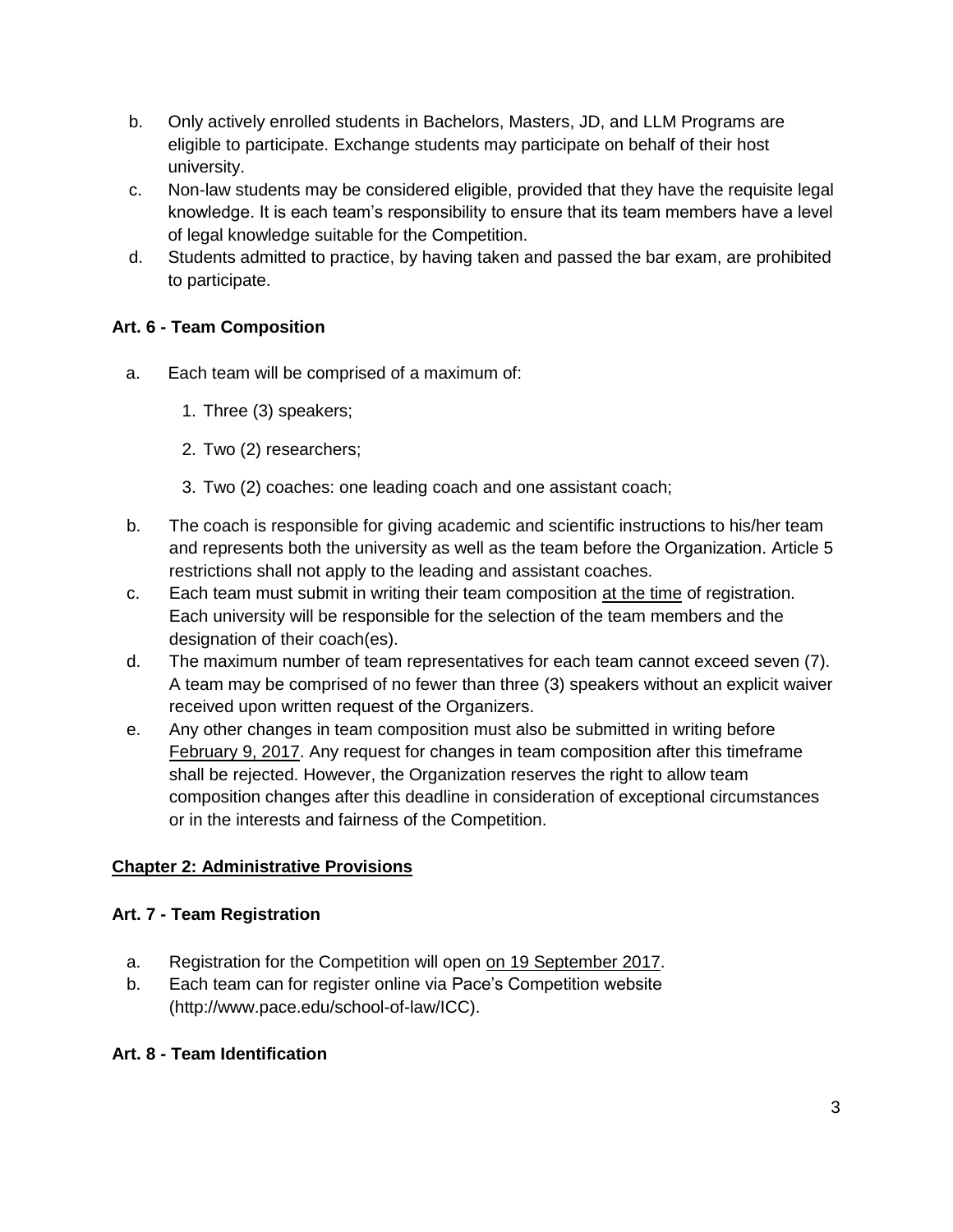- a. In the interest of fairness and objectivity, each team shall be assigned an anonymous number prior to submission of their memorials.
- b. This number will be emailed to each team by the Organization.
- c. This number becomes the team's identifier throughout the Competition.

# **Art. 9 - Registration Fee**

- a. The Organization will issue an invoice for payment of the registration fee to eligible teams.
- b. Each team must pay their registration fee within thirty (30) days after the date the invoice was issued.
- c. Incomplete payment of registration fee renders that particular registration application invalid.
- d. The Organization reserves the right to accept late payment of registration fees for extraordinary circumstances.
- e. The registration fee will not be refunded under any circumstances.

# **Chapter 3: Competition Structure**

#### **Art. 10 – Structure**

- a. The Americas Round of the Competition shall have two (2) consecutive phases, each independently graded: a written round (Memorials) and an oral round (Hearings).
- b. Each team shall address the Case in the roles of the Defense Counsel, Counsel for the Prosecution (Prosecution Counsel), and Legal Representative for Victims (Victims' Counsel), one Memorial per role.
- c. Each team shall participate in three (3) oral rounds (the "Pre-Rounds") before the Bench members in the roles of Defense Counsel, Prosecution Counsel, and Victims' Counsel.
- d. The memorials and oral pleadings shall reflect a deep knowledge of the ICC rules and case law, as well as of International Criminal Law in general.

# **Art. 11 - Semi-Final Round**

- a. The written and oral rounds are independently assessed. The sum of the scores obtained in both stages after the deduction of any penalty points will qualify the nine (9) best teams for the Semi-Final Round. This number may change based upon the number of schools registered to compete. The number of teams advancing to the Semi-Finals will be announced prior to the commencement of the Preliminary Rounds.
- b. The Semi-Final Round will consist only of an oral phase. The teams are free to choose which of their three (3) speakers will present at the Semi-Final Round. They are not bound by the role the speakers presented in the Pre-Rounds.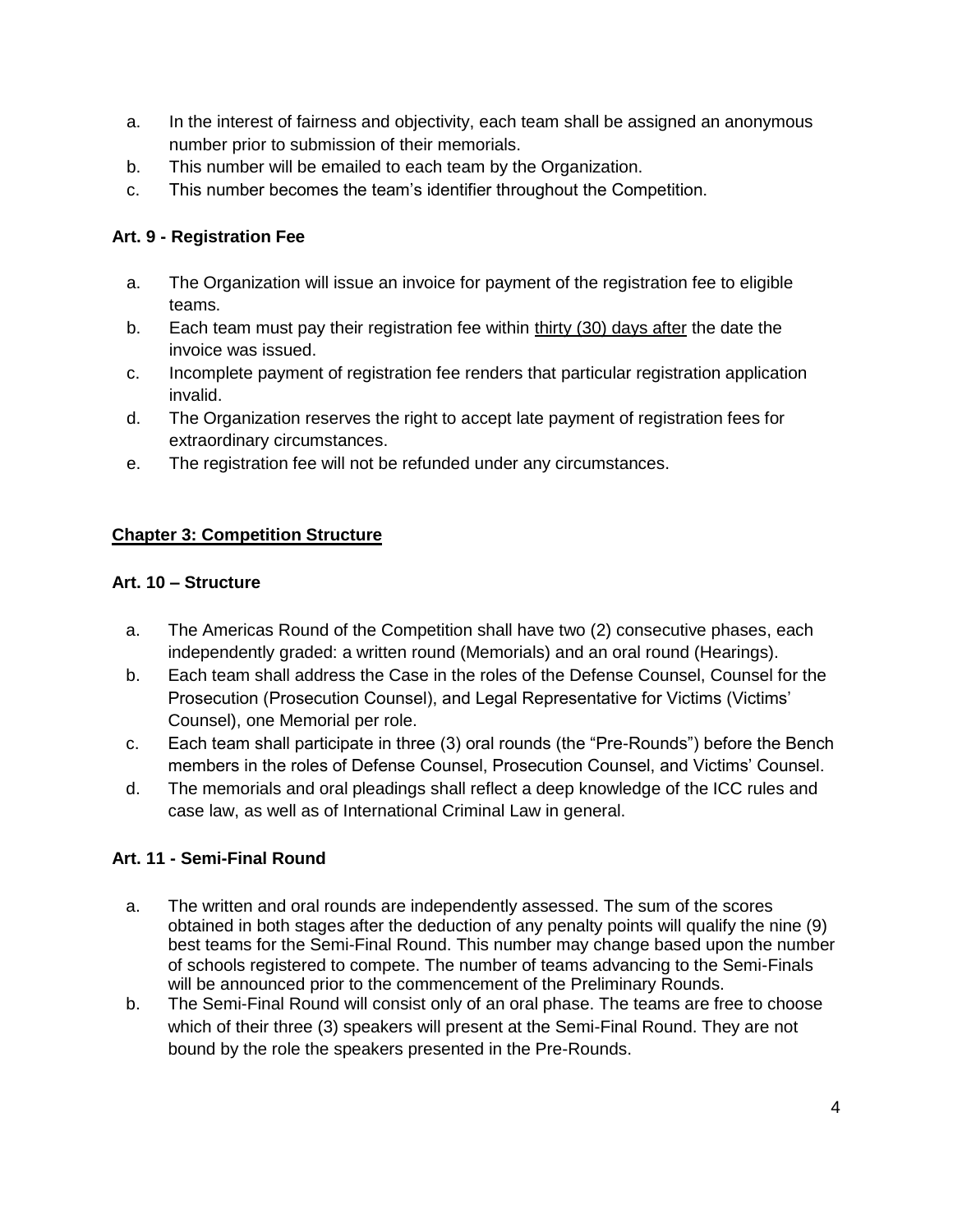c. Subject to the exception set forth in Art. 12(a), the results of the written Memorials will not be taken into account in assessing the final scores of the Semi-Final Round.

# **Art. 12- Final Round**

- a. The winner of each Semi-Final round will proceed to the Final Round. Should there be less than nine (9) teams advancing to the Semi-Finals and only two Semi-Final matchup, the third team to advance will be selected from the two Semi-Final runner ups based on a formula giving 50% weight to the team's Semi-Final Round score and 50% weight to the team's combined score from the Preliminary Round oral and written phase.
- b. The teams are free to choose which of their three speakers will present at the Final Round. They are not bound by the role the speakers presented in the pre-rounds or Semi-Finals.
- c. The Bench of the Final Round will assess the substance of the arguments and the quality of the performance of the three teams. It will deliver its judgment and announce the winner of the Competition (to be picked at the discretion of the Bench, one vote per judge). The team winning the Final Round will be the winner, regardless of the scoring of the Memorials.

# **Chapter 4: Memorial Provisions**

### **Art. 13 - Submission of the Memorials**

- a. All teams participating in the Round of the Americas organized by Elisabeth Haub School of Law must submit their three (3) Memorials for each role *by email* by Monday, February 5, 2018 at 5:00 PM EST.
- b. Elisabeth Haub School of Law will submit the Memorials of the winner and runner-up of the Round of the Americas to the Grotius Centre for International Legal Studies – Leiden University.

# **Art. 14 - Identification in Memorials**

- a. Each team must omit the following references in their Memorials:
	- 1. Names of team members;
	- 2. The members' and/or the university's country of residence;
	- 3. Its nationality; and
	- 4. The name of its university.
- b. Violations of this article will be sanctioned with up to fifty (50) penalty points.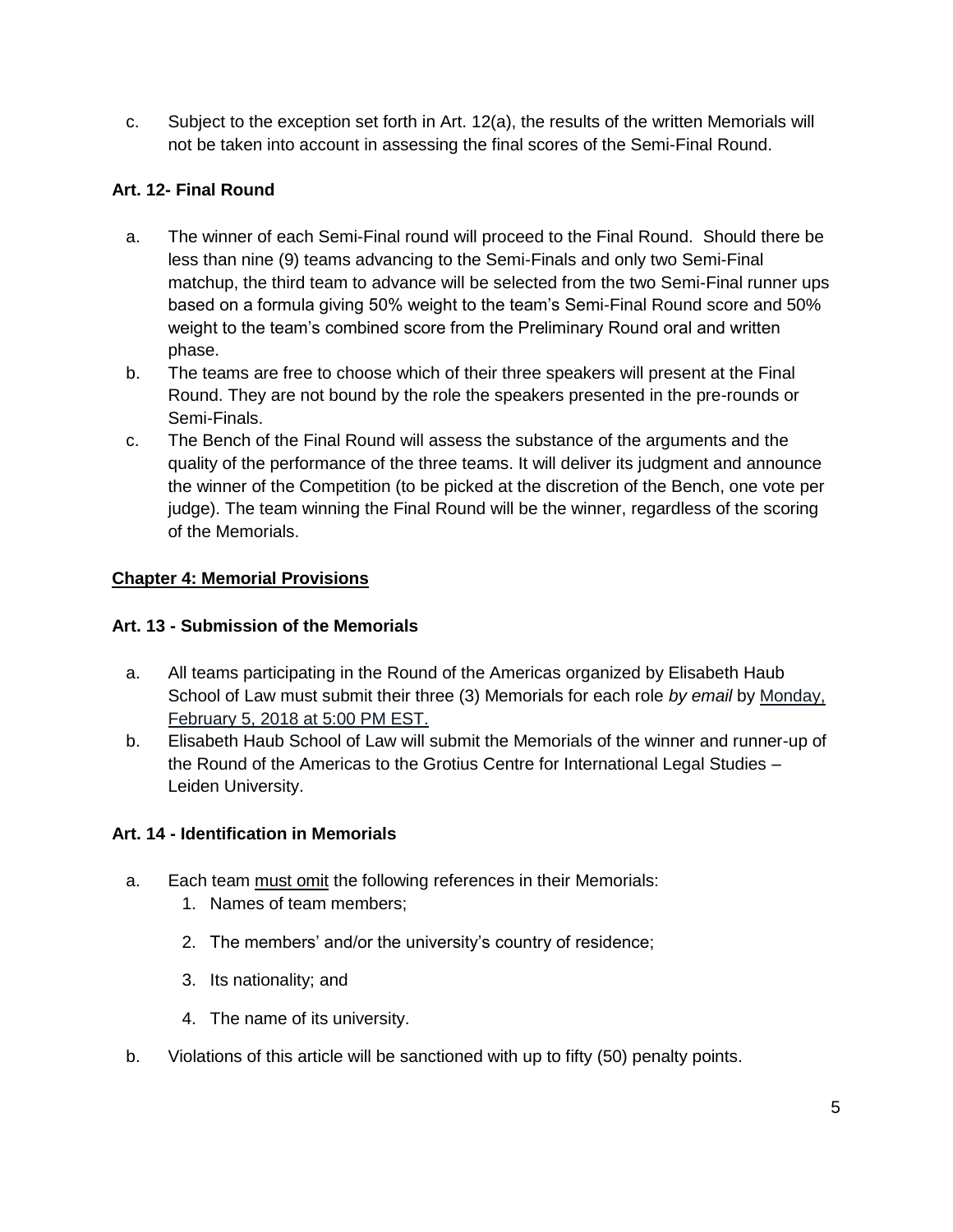# **Art. 15 - Memorial Format**

- a. Each team must submit its Memorial in Microsoft Word and Pdf format.
- b. Each Memorial must be printed on A4 sized paper or standard letter size paper.
- c. Each team must submit its Memorials in size 12 Times New Roman font style.
- d. Each page shall have a margin of at least 2 cm on every side of the text.
- e. Memorials must be continuously page-numbered, excluding the front-cover.
- f. Violations of this article are sanctioned with one (1) penalty point per violation, with a maximum of four (4) penalty points.

#### **Art. 16 – Spacing**

- a. The text of the Memorial must be 1.5 spaced.
- b. Headings and subheadings of more than one line in length must be single spaced.
- c. Violations of this article are sanctioned with one (1) penalty point per violation, with a maximum of four (4) penalty points.

#### **Art. 17 - Word Limit**

Each Memorial must not exceed 10.000 words (**including footnotes**). Violations of this article are sanctioned by five (5) penalty points per 400 words. The 10.000 words include the statement of facts, issues, summary of arguments, written arguments, submissions and (optional) annexes, and exclude the front cover, title page, table of contents, list of abbreviations and index of authorities.

#### **Art. 18 - Order of Content**

- a. Each Memorial shall be presented in the following order:
	- 1. Front cover;
	- 2. Title page;
	- 3. Table of contents;
	- 4. List of abbreviations;
	- 5. Index of authorities (list of sources);
	- 6. Statement of facts;
	- 7. Issues;
	- 8. Summary of arguments;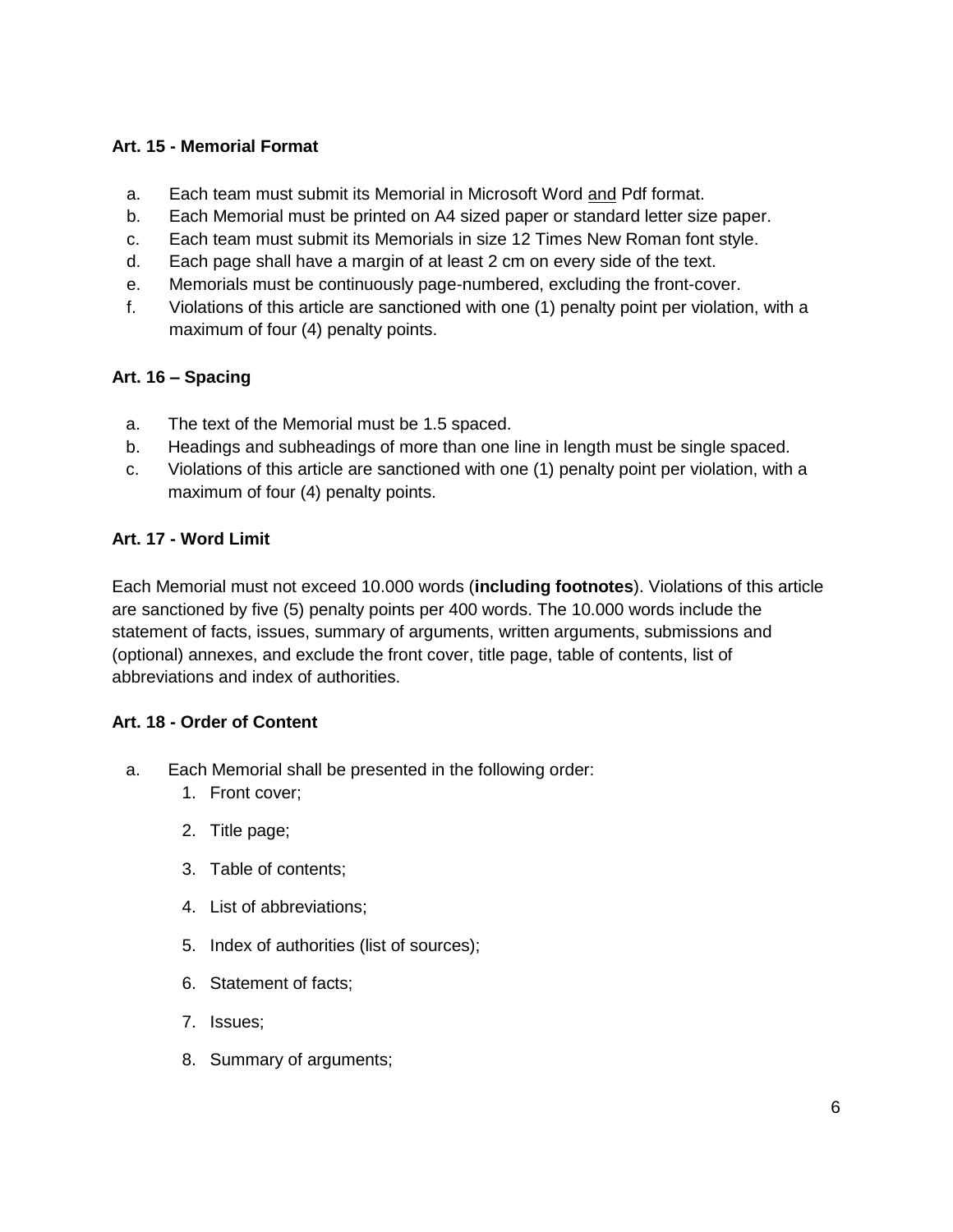- 9. Written arguments;
- 10. Submissions;
- 11. Optional: Annex (max two (2) pages); and
- 12. Back cover.
- b. Violations of this article are sanctioned by two (2) penalty points per violation.

#### **Art. 19 - Front Cover Requirements**

- a. The front cover must contain the following information:
	- 1. Team number;
	- 2. Role (Defense Counsel, Prosecution Counsel, and Victims' Counsel);
	- 3. Title of the Competition (ICC Moot Court Competition in the English Language);
	- 4. Year; and
	- 5. Total word count.
- b. The front cover (page) must be color coded accordingly:
	- 1. Red for Defense Counsel.
	- 2. Green for Prosecution Counsel.
	- 3. Blue for Victims' Counsel.
- c. A format for the front cover will be provided by the Organization on the Competition website for the international competition at www.iccmoot.com
- d. Violations of this article will be sanctioned with one (1) penalty point per violation, with a maximum of three (3) penalty points.

#### **Art. 20 – Footnotes**

- a. Footnotes are to be in Times New Roman font style, size 10 font. Footnotes of more than one line in length must be single spaced.
- b. Spacing between each footnote shall be at least 1.5 or 10 points.
- c . Consistency in the reference to sources throughout the Memorial is required. A referred-to document should be easy to find using the footnote.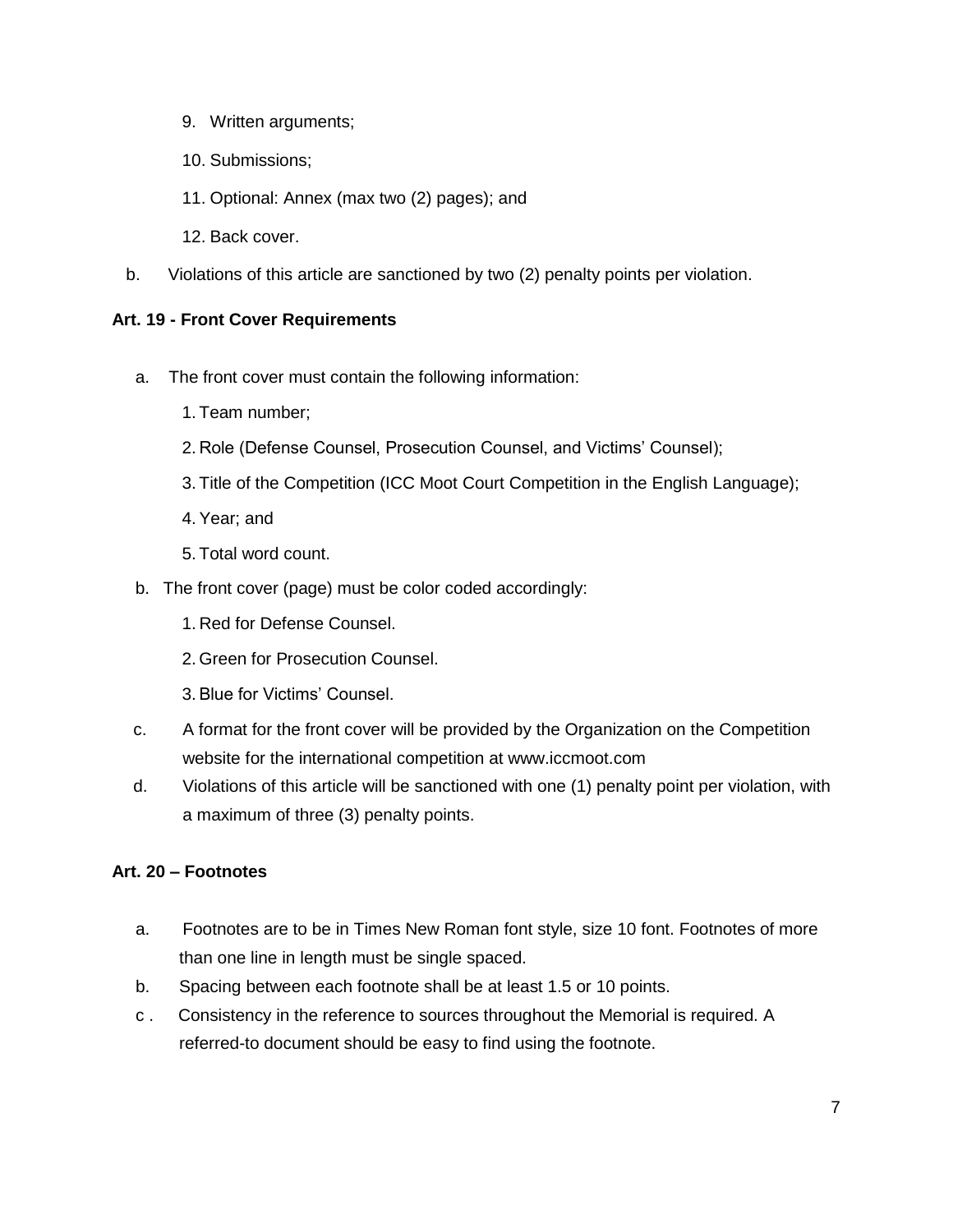- d . All the sources included in the index of authorities, must be included in the footnotes as well.
- e . Footnotes must be uniform.
- f. Abbreviations of sources within footnotes are allowed. The abbreviation has to be announced in the footnote itself or in the index of authorities.
- g. Violations of this article are sanctioned with two (1) penalty point per violation, with a maximum of ten (5) penalty points. More than one violation of the same item of this Article should be considered as one violation in total.

#### **Art. 21 - Scoring Structure Memorials**

- a. Scores are awarded out of a maximum of 100 points.
- b. Scores are awarded for:
	- 1. Organization, structure, and analysis of the issues: 20 points
	- 2. Use of facts and legal principles: 20 points
	- 3. Use of authorities and citations: 20 points
	- 4. Persuasiveness, ingenuity, logic, and reasoning: 20 points
	- 5. Grammar, style, and clarity: 20 points

#### **Art. 22 - Late Delivery Memorials**

Late delivery of memorials is sanctioned with twenty (20) penalty points.

#### **Art. 23 - Plagiarism**

Plagiarism in Memorials will be sanctioned with the disqualification of the team. A team's disqualification is final and irrevocable.

#### **Chapter 5: Oral Round Provisions**

**Art. 24 – Content**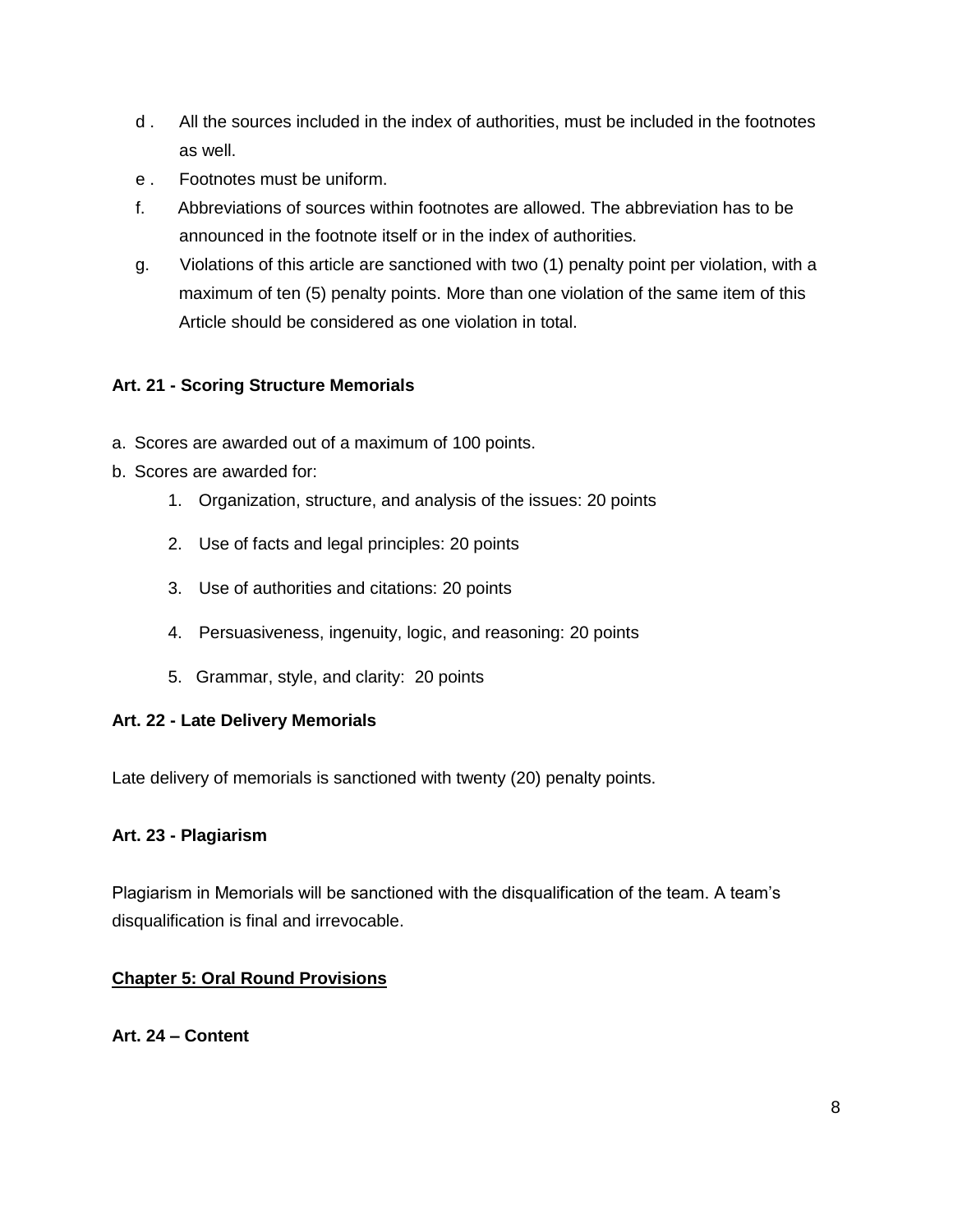- a. Each team's Hearing pleadings must demonstrate an outstanding knowledge of the ICC Rules of Procedure and Evidence and case law, as well as the applicable international criminal law principles.
- b. The Hearings will have a maximum length of two (2) hours per session and shall reflect familiarity with ICC proceedings.

#### **Art. 25 – Appearance**

- a. Each team scheduled to appear has a maximum of fifteen (15) minutes to appear before the bench from the start of the scheduled time.
- b. The Competition will proceed on an *ex parte* basis at the expiration of the fifteen (15) minutes. The organization may decide to delay the start of the proceedings, or reschedule the session in exceptional circumstances.

#### **Art. 26 – Speakers**

- a. Each team shall consist of three (3) speakers. Every speaker of a team will take on the presentation of Defense Counsel, Prosecution Counsel or Victims' Counsel. It is within the discretion of each team to decide which speaker will present the rebuttal. Researchers are not permitted to do the initial presentation or rebuttal.
- b. Only two members of each team, speakers and/or researchers, are allowed to be present before the Bench.
- c. Each speaker will speak according to the time allocated under Articles 29 and 30.
- d. Verbatim reading of the Memorials during the Hearings is strictly prohibited and will be penalized.

#### **Art. 27 – Communication**

- a. Communication between the speakers and the coaches, team members not presenting, or Competition spectators, is strictly prohibited during the Hearings.
- b. Only those present before the bench are permitted to communicate in writing with each other.
- c. The use of laptops, mobile devices, or any other electronic devices during the Hearings is strictly prohibited. Speakers are permitted the use of a watch only. An exception can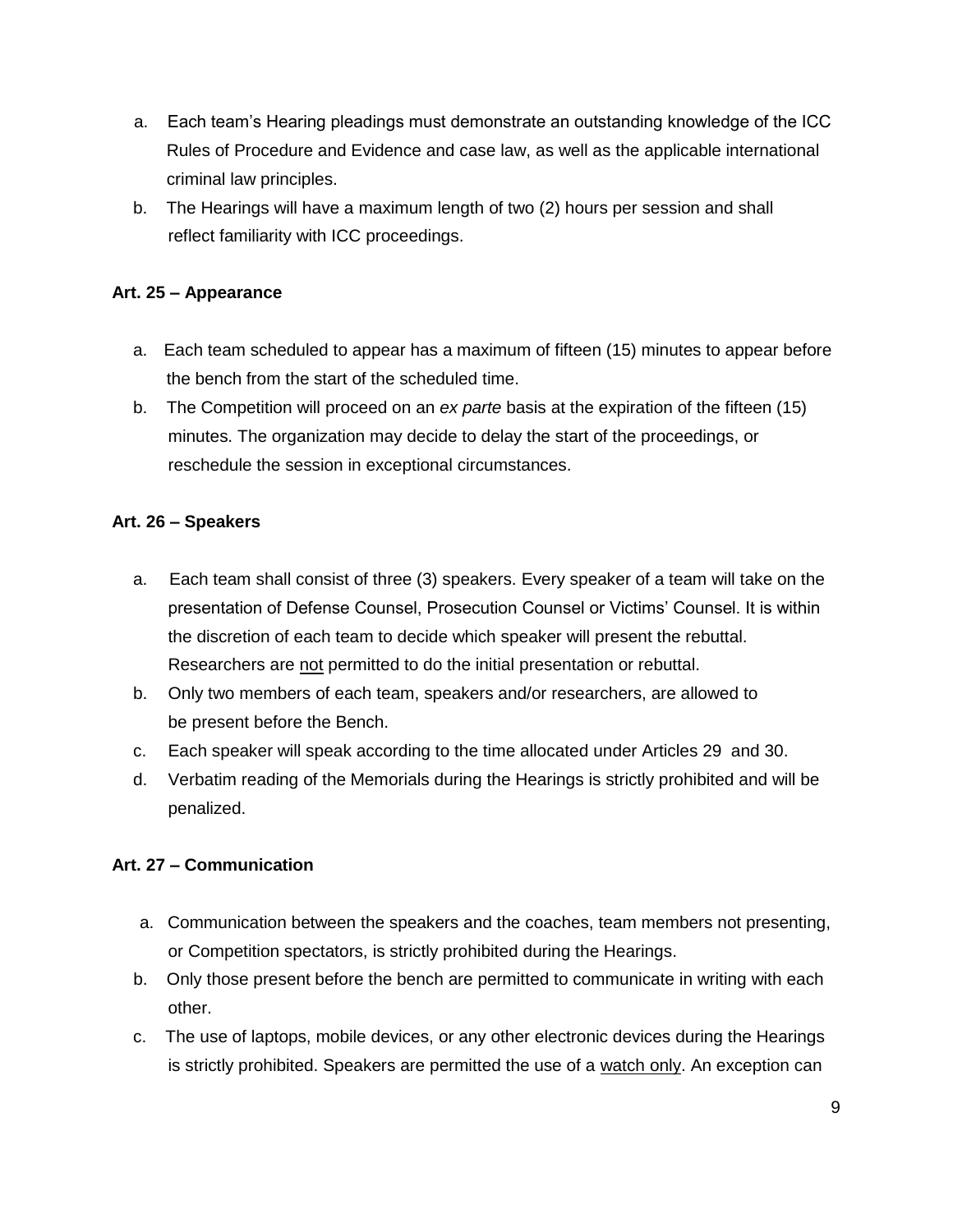be made by the Organization for exceptional circumstances, such as a team member's disability.

d. Violations of this article are sanctioned by up to fifty (50) points. It is up to the discretion of the Bench Members, taking into account the seriousness and consequences of the violation, how many penalty points will be deducted.

# **Art. 28 - Raising Objections**

- a. The speakers are allowed to make a maximum of one objection per session to the exposition of the oralist of the other teams, as long as it is of utmost importance for the procedure before the ICC and refers to the immediate argument of the pleading oralist.
- b. An objection is only permissible in the following situations:
	- 1. When any of the speakers refer to events that are not mentioned in the case;
	- 2. Radical differences between oral arguments and arguments in the written memorial;
	- 3. If the Bench Members deem it appropriate.
- c. Once the reasons for the filed objection are expressed, the Bench Members are obliged to hear the arguments of the counterpart to decide on the legality or illegality of the objection.
- d. The Bench will decide by unanimous vote on the admissibility or inadmissibility of the objection. In case of misusing the objection, the speaker that objects will be sanctioned by a deduction of up to ten (10) discretionary penalty points. If the objecting team is correct, there may be up to a ten (10) discretionary penalty point deduction from the speaker that violated the Rules.
- e. The objection will not be included in the time mentioned in Articles 29 and 30.

#### **Art. 29 - Speaking Time**

- a. Presentation by Defense Counsel: up to 20 minutes
- b. Presentation by Counsel for the Prosecution: up to 20 minutes
- c. Presentation by the Victims' Counsel: up to 20 minutes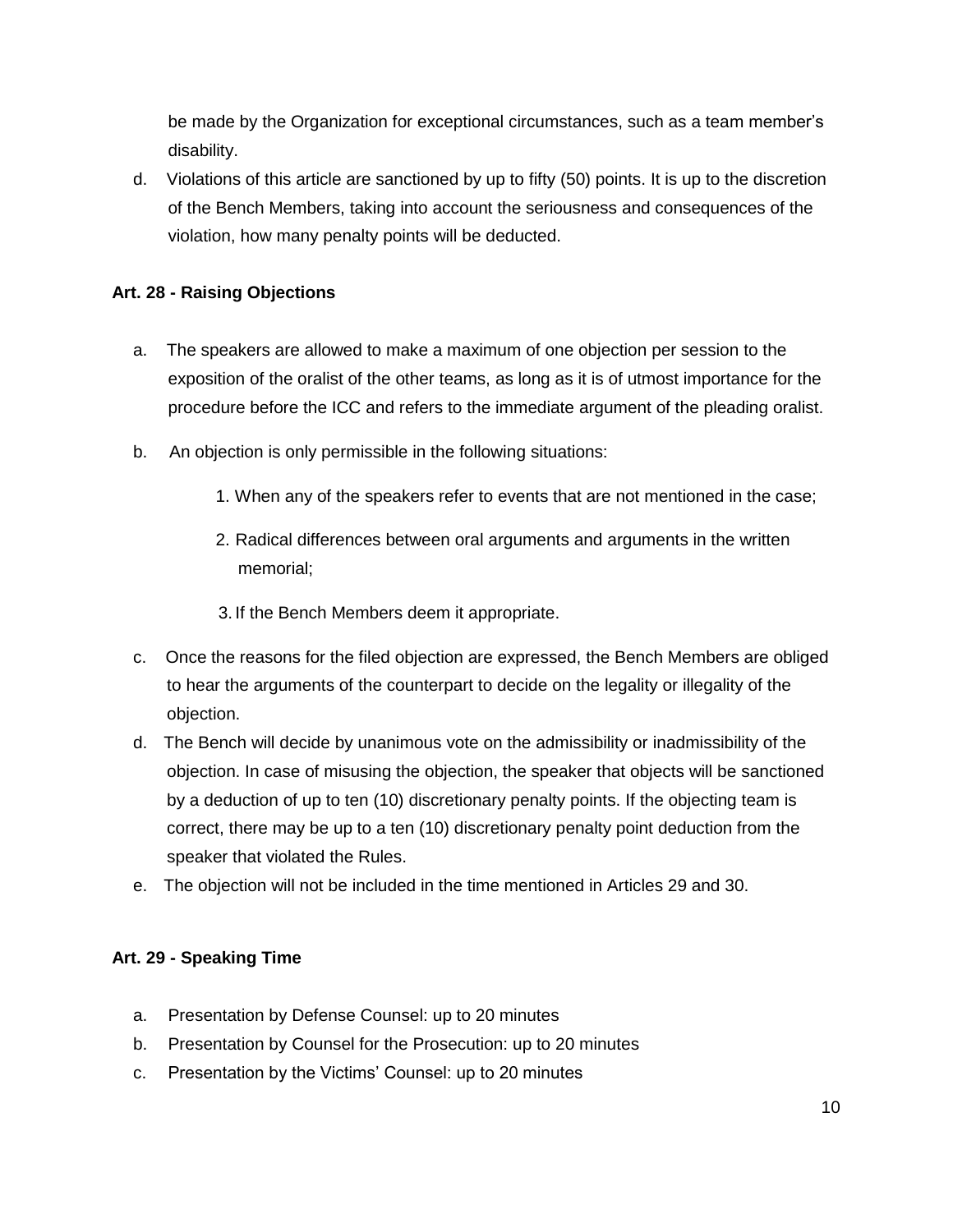d. Bench Member's questions are included in the speaking time of each presentation.

#### **Art. 30 – Rebuttal**

- a. Rebuttal by Prosecution Counsel: up to 10 minutes
- b. Rebuttal by Defense Counsel: up to 10 minutes
- c. Rebuttal by the Victims' Counsel: up to 10 minutes
- d. Bench Member's questions are included in the speaking time of each rebuttal.
- e. Speakers are not permitted to introduce new issues in their rebuttal.
- f. All arguments and issues opposing counsels raised in their presentation and rebuttal may be discussed in the rebuttal.

#### **Art. 31 – Judgment**

- a. Bench deliberation: 30 minutes (maximum)
- b. Delivery of judgment by the Bench: 15 minutes

#### **Art. 32 - Bench Composition**

- a. Each Bench will be composed of one (1) or two (2) Member(s) and one (1) Presiding Member (appointed by the Organization or by consensus by the Bench Members participating in the Hearing) and shall be assisted by a Bench Clerk. If only two Bench Members score a given hearing, the Organization shall create a third score by averaging the scores of the two Bench Members. The organization may appoint a fourth Bench Member. In the event four (4) Bench Members score a given hearing, the score that is furthest from the average of all four (4) scores, and the score sheet on which it appears, will be disregarded.
- b. An Assistant coach of a participating team can under no circumstance be appointed as a Bench Member.
- c. Bench Members for hearings can be different from the Bench evaluating the memorials. All Bench Members must read the case, as well as other explanatory documents. Though not compulsory, bench members may wear a judicial robe.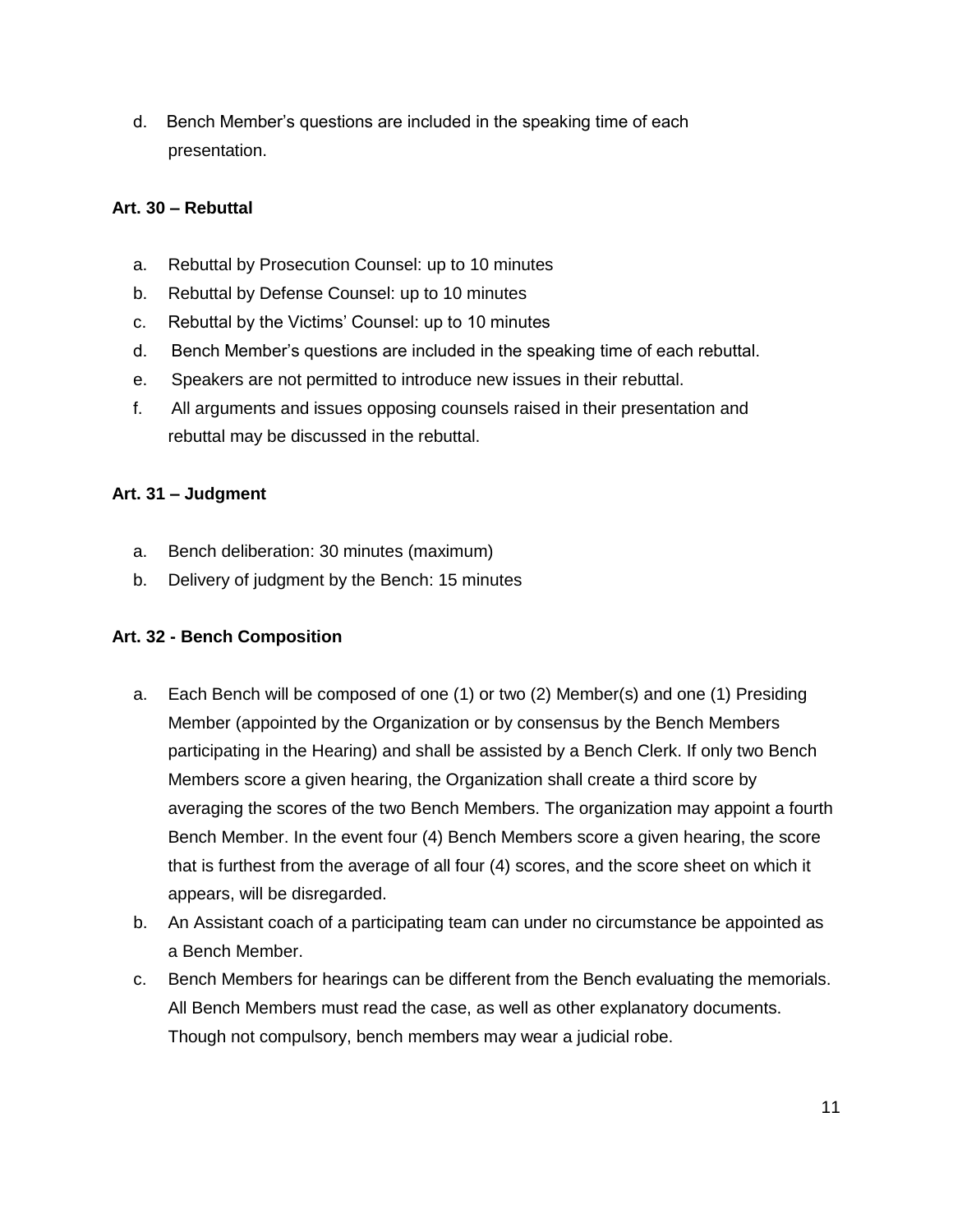- d. Bench Members are not permitted to give their individual opinion outside the deliberation room regarding the quality of the presentation and results of the participating teams. Furthermore, Bench Members are not allowed to give the participating teams any feedback on the details of the case.
- e. During the oral rounds, the Bench shall ensure the respect for the Rules of Procedure and will assess the quality of the arguments. The Bench members are encouraged to intervene with appropriate questions during the oral pleading to further assess the knowledge and the preparation of the oralists.
- f. The Bench will follow its own Rules of Procedure within the framework of accepted norms of judicial practice, and with regard to questions of doubt or dispute in the procedure or facts. A decision of the Presiding Member of the Bench shall be final.
- g. The Bench Members shall mark the oral arguments in accordance with the scoring criteria provided for in these Rules.
- h. Team objections to a jury panel due to conflict of interest or prior relationship must be disclosed and communicated to the Bench Clerk/Bailiff prior to the commencement of the Hearing.

#### **Art. 33 - Role of the Bench Clerk**

- a. The Bench Clerk is nominated by the Organization.
- b. The Bench Clerk is responsible for:
	- 1. The collection of the score sheets and their delivery to the Organization;
	- 2. Briefing and advising the bench members on the Rules of Procedure contained herein;
	- 3. Keeping order during the Hearing;
	- 4. Facilitating the sessions' development;
	- 5. Timekeeping.

#### **Art. 34 - Scores Hearings**

a. Scores are rewarded out of a maximum of 100 points for the Presentation and 100 points for the Rebuttal. 70% of the total score is based on the score the team received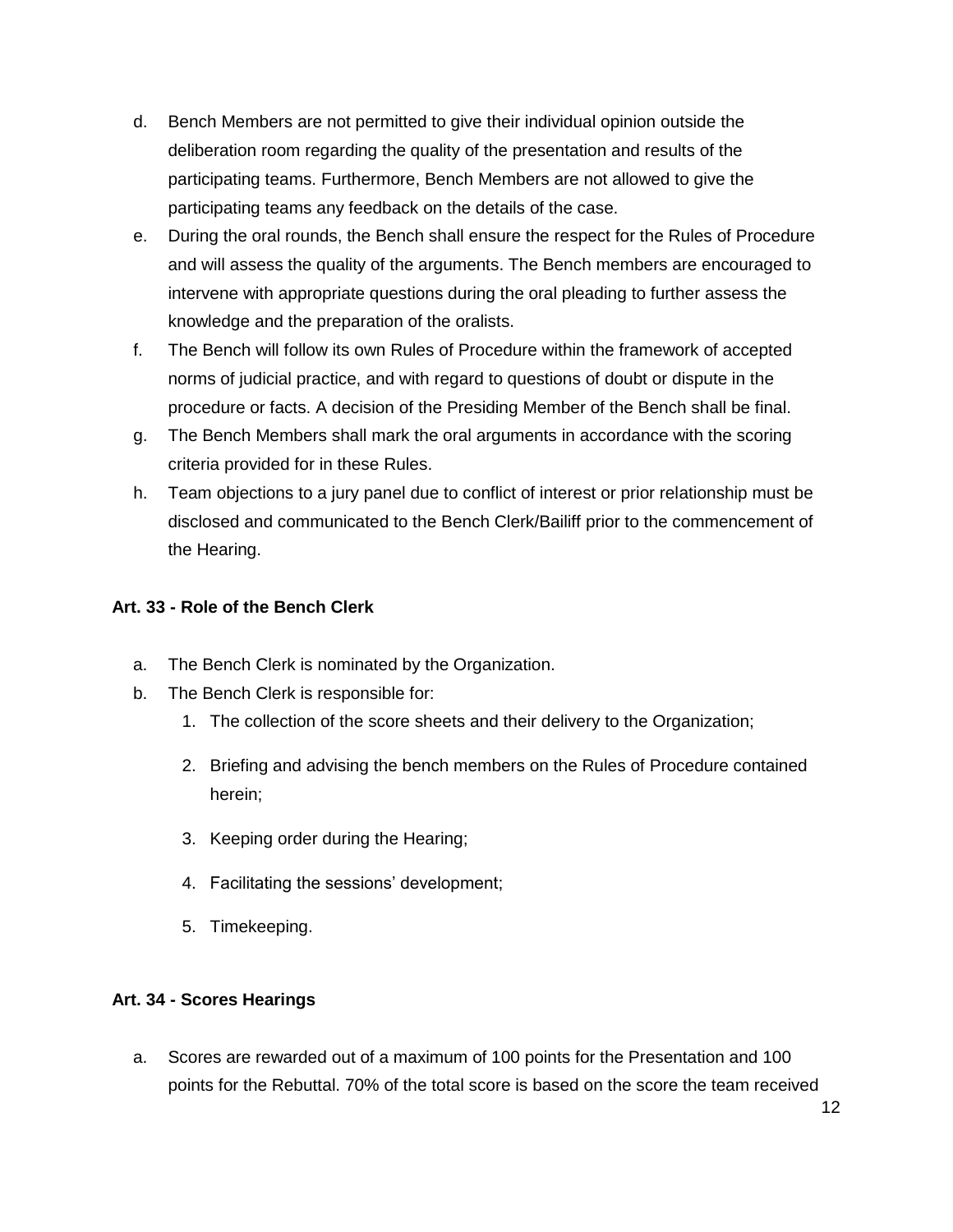for its initial presentation, and 30% of the total score is based on the score the team received for the rebuttal.

- b. Scores for the initial presentation are allocated as follows:
	- 1. Organization, structure, and analysis of the issues: twenty (20) points
	- 2. Use of facts and legal principles: twenty (20) points
	- 3. Use of authorities and citations: twenty (20) points
	- 4. Persuasiveness, ingenuity, logic, and reasoning: twenty (20) points
	- 5. Presentation: twenty (20) points
- c. When scoring the rebuttal, the criteria mentioned in this Article under section (b) should be considered, but not rewarded separately.
- d. Score sheets will be emailed to each team upon the cessation of the Competition.

# **Art. 35 - Penalties for Inappropriate Behavior**

- a. Every team should maintain the fullest dignity and decorum, not only in the Courtroom, but during the entire Competition.
- b. Inappropriate behavior or blatant disregard for the procedures may result in the disqualification of penalty points and in extreme cases to the disqualification of the team..

#### **Art. 36 – Scouting**

- a. Scouting is forbidden at all times during the Competition.
- b. Scouting is defined as:
	- 1. When a team or one or more of its members attend a Hearing in which they are not participants;
	- 2. Instances where students, coaches, or spectators discuss with or pose questions of substantive issues of international (criminal) law to the Bench Members.
- c. Violations of this article will result in disqualification. A team's disqualification is final and irrevocable.